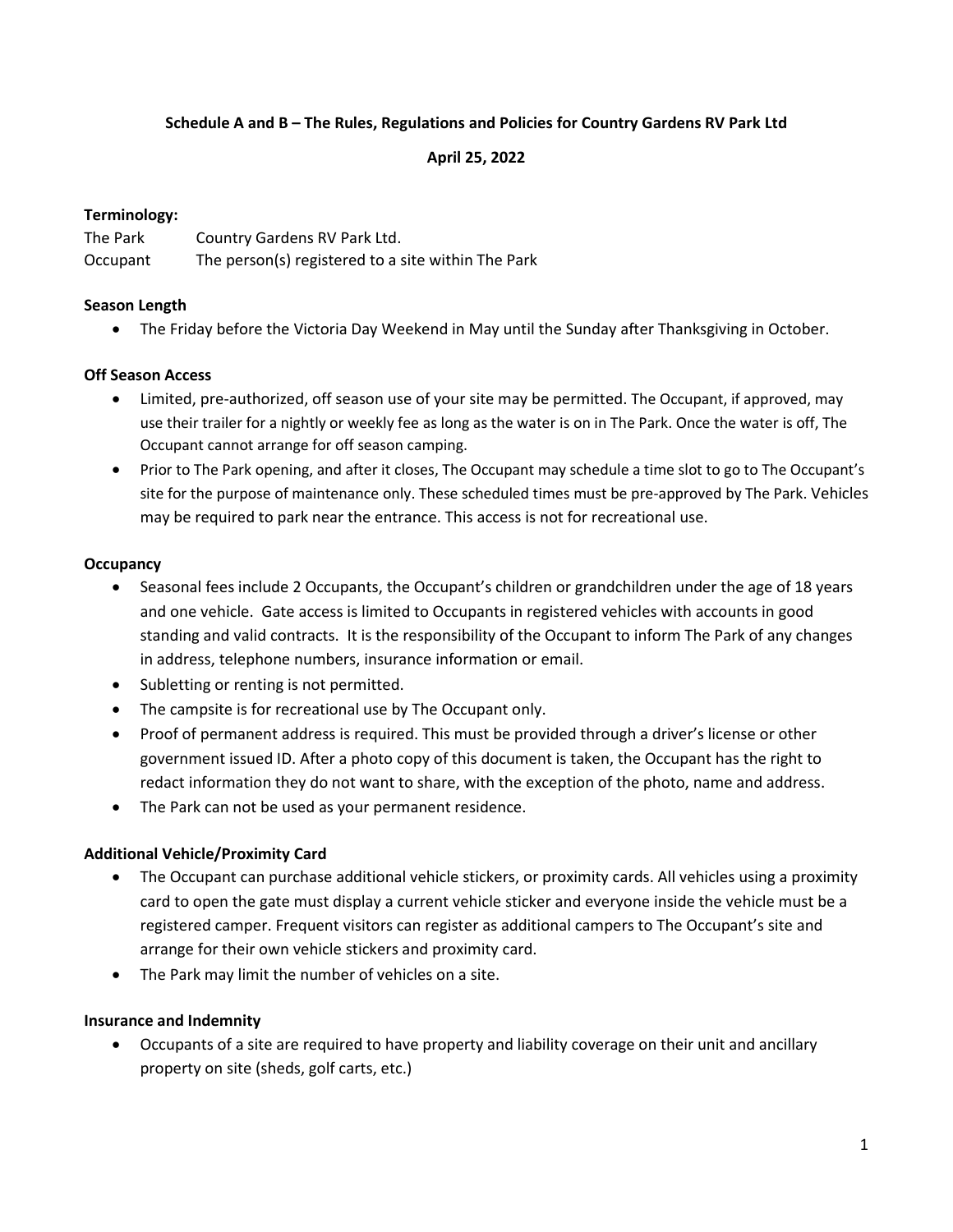• The Park is not responsible for theft, losses, damage, or vandalism at any time in the campground. The Park is not responsible for any loss or damage of any kind due to an act of nature, power outage or electrical issue.

# **Deliveries**

• The Park will NOT accept delivery of any mail or packages delivered to the campground. The Occupant is required to have such items delivered to their personal address.

### **Seasonal Fees and Invoices**

- The Occupant is responsible for paying invoices from The Park by the invoice due date. Late fees will be applied to late payments.
- Seasonal Camping Fees are due in full by May 1st. A fee of 10% on the outstanding Seasonal Camping Fees, per month, will apply after May 1st.

### **Visitors**

- Visitors are defined as guests of a registered Occupant who are not their children or grandchildren under 18 years of age. No visitor is permitted in The Park without an adult registered Occupant present.
- The Occupant must advise the visitor of The Park rules and the Occupant is responsible for the visitor's conduct and any damages caused by them.
- The Occupant must advise visitors of admission fees to be paid. If the Occupant has a visitor coming into the campground in the Occupant's vehicle, they must pay the admission fees for that visitor. If there is no attendant in the office, it will be the Occupant's responsibility to collect the visitor fee and remit it to the office later.
- Visitors may arrive between 9am and 8pm. If the Occupant has a visitor arriving outside these hours, they must have approval from the office. Visitors on campground property, between the hours of 11pm and 9am, will be subject to the overnight visitor fees. If the Occupant's visitors are here between 11pm and 9am, they must register at the office as an overnight visitor. Day Visitors must leave by 11pm.
- Overnight visitors are permitted to set up a tent on a seasonal site, after receiving permission from The Park office staff. Additional charges for the tent will apply. Tents must be taken down after use, and are not permitted to stay up for long periods of time.
- Overnight visitors are not permitted to set up an RV on the Occupant's site.
- Any events that include visitors coming into the park (Birthday parties, anniversaries, etc.), must be preplanned with the office. These visitors must be paid for in advance or the visitors must pay for themselves before park entry is admitted.
- When a visitor pays their fee, they are registering as a guest. Any person not registered at the office, is considered to be trespassing on Park property.

#### **Supervision of Minors & Swimming Rules**

- The Occupant is responsible for the conduct of their children.
- Playgrounds and swimming areas are off limits after dusk.
- The campground does not provide lifeguards at the swimming areas or attendants at the playground. Parents or guardians are responsible for the supervision of their own children.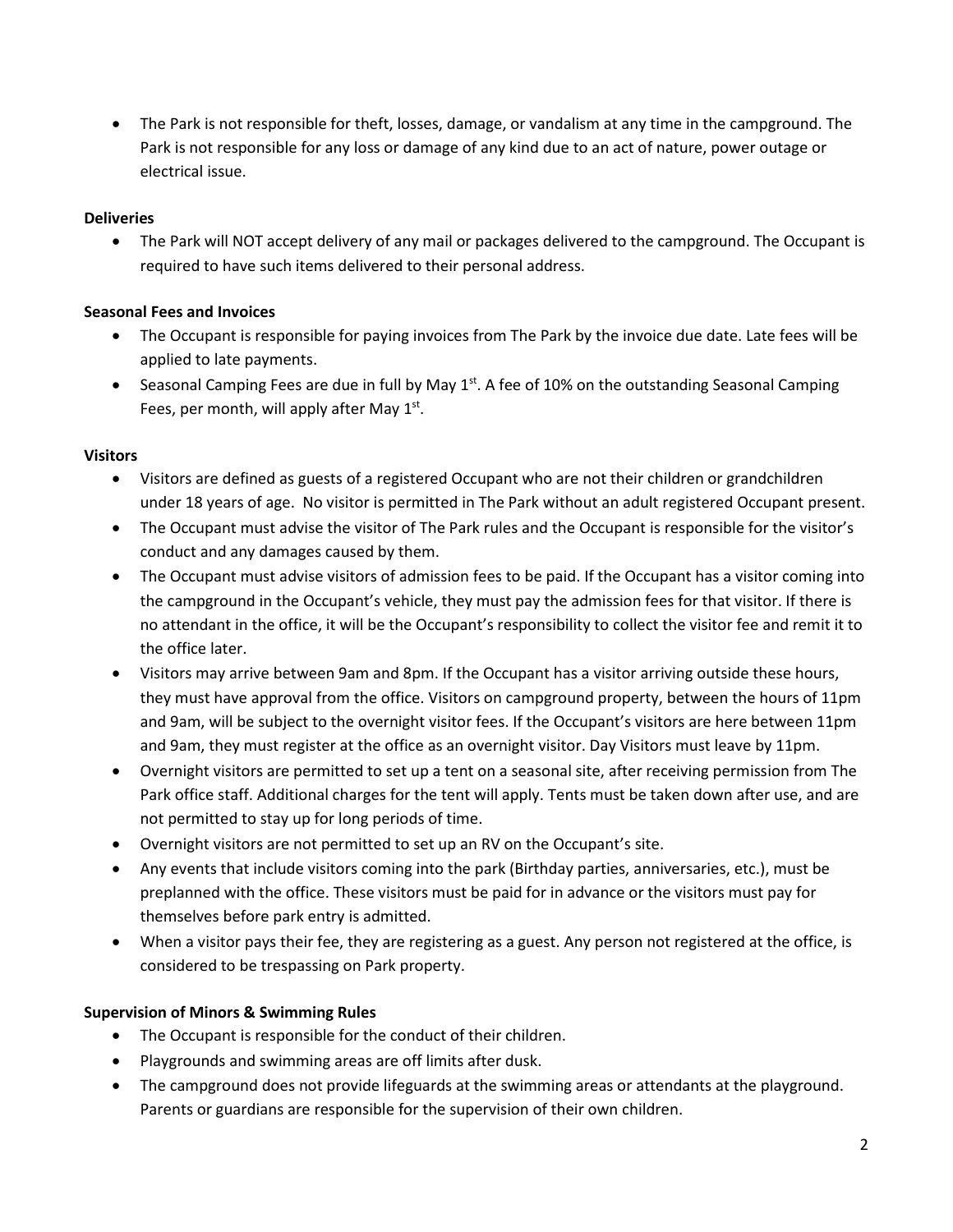- Children 12 years of age or under are not allowed near the swimming areas unless accompanied by a parent or his/her agent who is not less than 16 years of age.
- Children must be accompanied by an adult when the child is operating a mini battery-operated car or battery operated scooter. The adult must be within 20ft and in direct supervision of the child.
- Those under the age of 18 years must have a responsible parent or his/her agent who is not less than 18 years of age on the campground premises at all times.
- Children are not allowed on other camper's campsites, unless they have permission from both their guardian and the Occupant of that site.
- It is the Occupant's responsibility to inform minors in their care of the rules.

# **Pets**

- The Occupant is expected to clean up after their pets, both on and off their site.
- Pets must be kept on a leash, except in the designated dog run area. Walking leashes must be 12ft or shorter.
- Pets should not be left alone on the site.
- Pets are not permitted in or near the swimming areas, on the beach, or inside any park buildings, with the exception of Certified Service Animals wearing the proper identifying uniform.
- Proof of vaccinations must be provided upon request from The Park.
- If noise is a problem, or The Occupant's pet is offensive in any way to other campers, The Park reserves the right to ask The Occupant to remove the pet from the campground.

# **Septic**

- Do not flush the following down the toilet or sink. Diapers, sanitary napkins, applicators, condoms, cleaning wipes, flushable wipes, or any other wipes, masks, gloves, coffee grounds or other compost, paint, paper towels or grease.
- The Park highly suggests using 1 ply toilet paper. Never use 3 ply toilet paper.
- Do not use bleaches, or toxic drain openers.
- Do not excessively use cleaning products that go down the drain.
- Only approved products may be added to septic holding tanks. Chemicals that destroy the enzymes and bacteria active in septic systems are prohibited.
- PVC Piping is highly recommended for all seasonal campers.
- It is The Occupant's responsibility to inspect their septic connection for loose fittings, cracked pipes, or odours.

# **Water, Washing, & Water Conservation**

- Practice water conservation at all times. The Park may restrict water usage.
- Small Kiddie Pools are allowed. Only one kiddie pool per site. They must be no larger than 5ft in diameter, and filled with no more than 4 inches of water. Water cannot sit idle and must be emptied regularly to prevent mosquitoes.
- No hot tubs.
- Washing of trailers is permitted during off peak water usage times.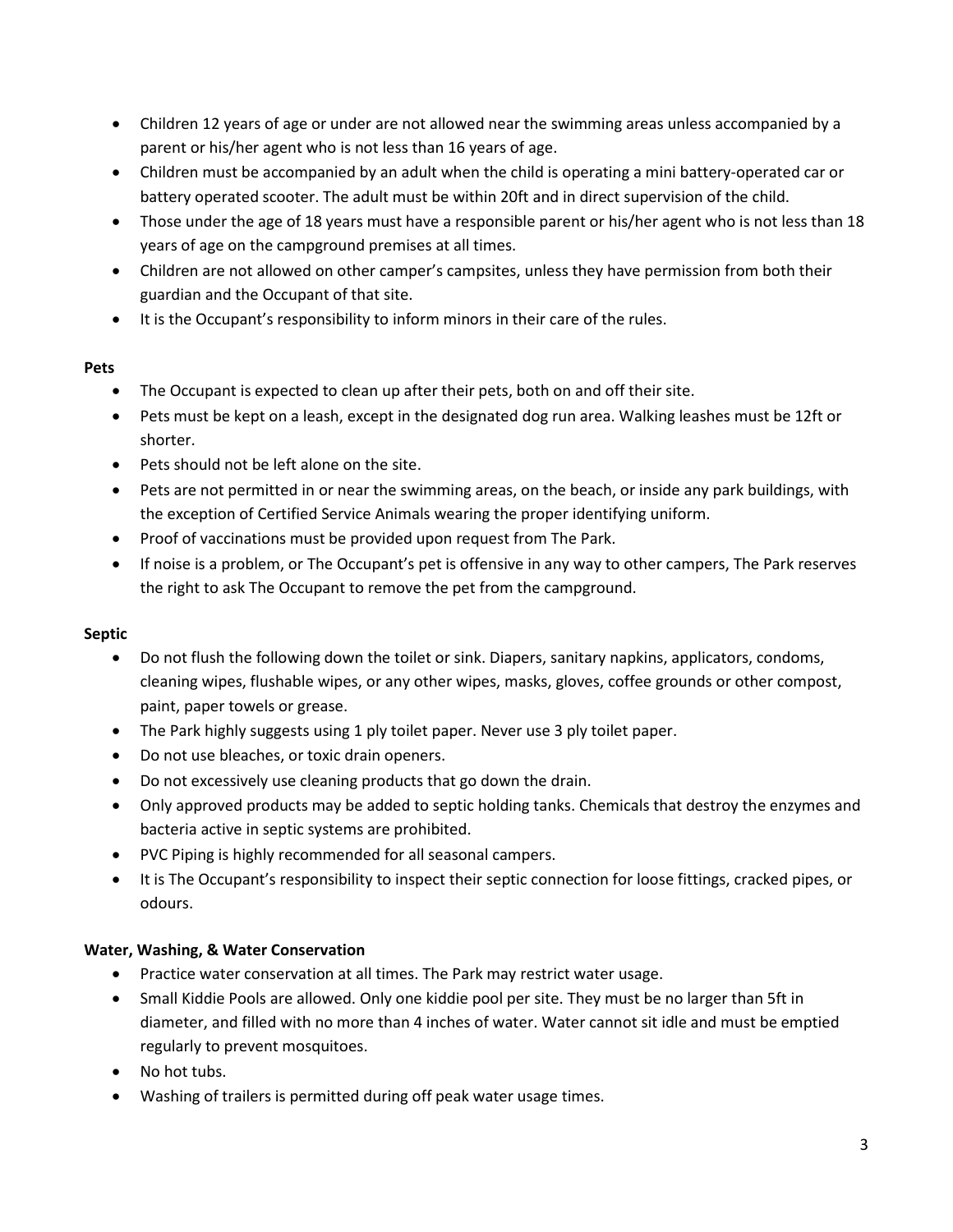- Do not wash any vehicles.
- Do not water the roads.
- Do not water lawns. The exception would be if fresh sod was recently put down.
- Do not excessively water gardens and flowerbeds.
- Individual water meters may be installed in the future to each site.
- The Occupant must repair any running toilets or dripping taps.
- It is The Occupant's responsibility to inspect their water connection for drips or cracked hoses.

# **Hydro**

- All new Occupants will pay a onetime \$100 hydro deposit. They will receive two hydro invoices a season. The first hydro invoice will be in June. The second hydro invoice will be sent out mid September.
- If an Occupant is leaving The Park, a final hydro invoice will be done once the site is vacated. Outstanding electrical or other outstanding invoices will be deducted from the \$100 deposit.
- The Occupant is responsible for unplugging their RV at the end of the season.
- It is The Occupant's responsibility to inspect their hydro connection for worn or frayed wires.

# **Use of Site and Common Areas**

- Creek must be kept clear of all dams.
- The speed limit in the campground is 15km/hr or less.
- No unlicensed vehicles or drivers are permitted.
- Bicycles should not be used after dark.
- Abusive language or profanity will not be tolerated.
- Glass cups are not permitted off The Occupants site.
- Waterloo Wireless is the sole provider of internet for The Park. No other internet provider is allowed to access the park for the purpose of providing internet.
- With the exception of The Park, no one is allowed on The Occupant's site without permission. Do not use campsites as a shortcut.

#### **Noise**

- Please be considerate of your neighbours. Quiet time is all the time but especially from 11pm to 8am. All activities must cease at 11pm, which includes radios and guitars. Visitors must leave by 11pm. The Occupant and their overnight guests may still enjoy a quiet campfire after 11pm.
- Excessive noise at any time will not be tolerated.
- No firecrackers or fireworks, unless approved by The Park.
- If you, The Occupant, are disturbed by an unruly camper, contact the office. Do not wait until the next morning to address your complaint, as it will be too late for The Park to properly address the issue.

# **Site Maintenance, Projects & Repairs**

- All projects, large or small, must be approved by The Park using a Project Request form.
- Building permits may be required for some projects.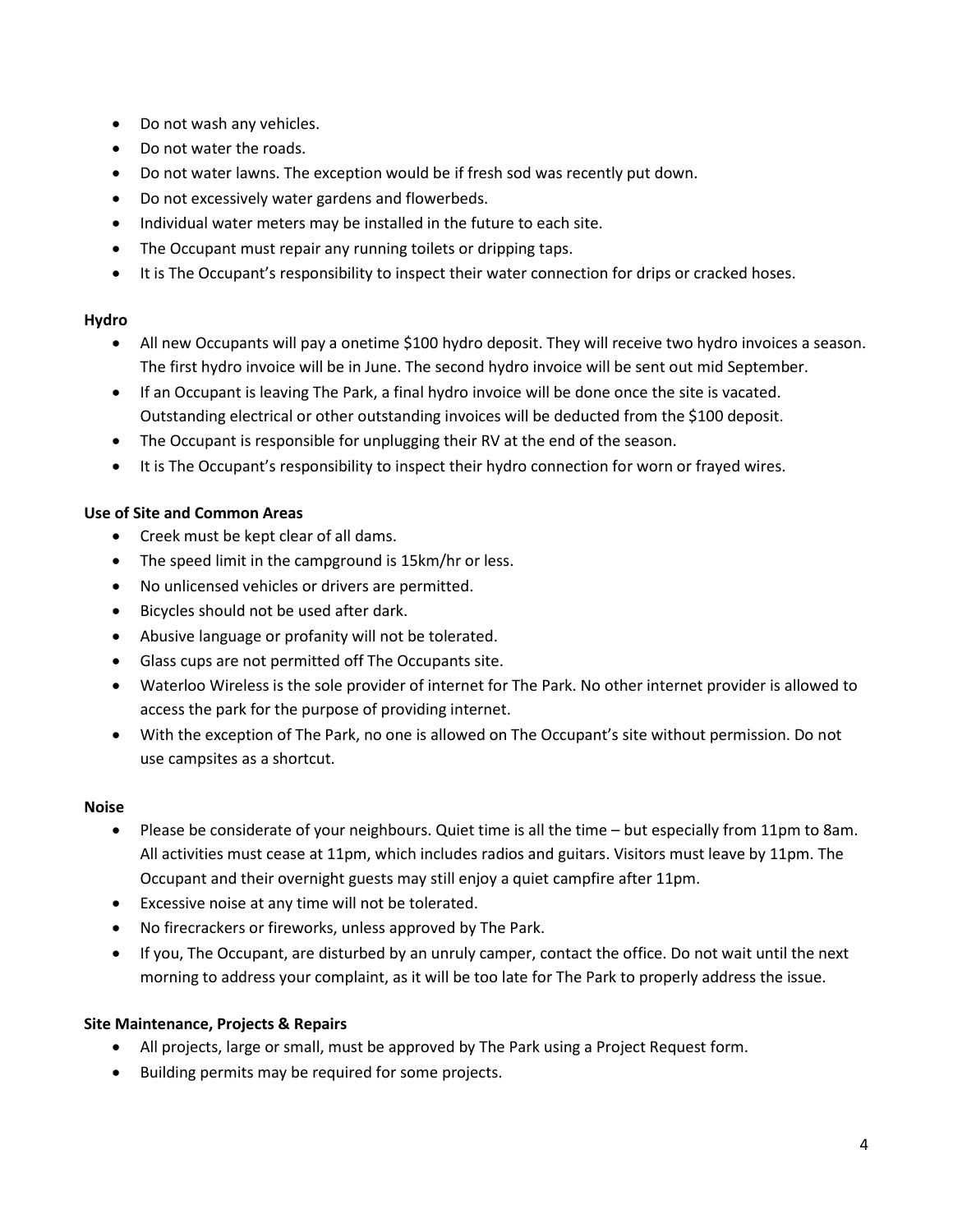- Sawing and hammering is not permitted on Sundays. Refrain from doing loud yard work, like cutting the grass, on Sundays.
- No digging or placing of stakes due to underground services without checking with office.
- The Occupant is responsible for keeping their site mowed, neat and free of unnecessary items. The Occupant is responsible for leaf and pine needle clean up. The Occupant is also responsible for keeping gravel driveways free of large or excessive weeds. If The Occupant is unable to do this, The Park will complete it and charge accordingly.
- The Occupant is responsible for keeping the exterior of their trailer in good visual appearance. If The Occupant is unable to do this, The Park will complete it and charge accordingly.
- 100lb propane tanks or smaller are permitted. Propane rental or fill service companies will not be permitted onto the property.
- Fences are not permitted.
- The Occupant must not place items along the roadway. This includes but is not limited to road markers, rocks, or flower pots. One exception would be in the early spring, when the ground is soft, and road markers are placed to prevent driving on wet grass. These must be removed prior to June  $1<sup>st</sup>$ . The other exception is when they are placed at the discretion of The Park.
- The Park reserves the right to demand repair or removal of any structure or item on The Occupant's site.
- From time to time, The Park may require the removal of trailers and equipment from The Occupant's site in order to complete maintenance and improvements.

# **Non Permitted or Restricted Items**

- Trampolines are not permitted.
- No ATVs, dirt bikes, or mini bikes.
- No electric scooters, unless there is a medical need.
- Storing boats, vehicles, utility trailers, additional camping units or other non-camping equipment on the site is not allowed.
- No repairs to vehicles within the campground.
- Extra refrigerators must be kept in a vented shed or add-a-room.

# **Service**

- The Park reserves the rights to the sale of trailer repairs, service, winterizing, and deck or shed building within the park.
- Site Occupants may complete repairs to their own equipment, with the exception of repairs that require qualified technicians.
- If The Park makes an exception and allows a trades person or contractor to work on The Occupants trailer, The Occupant must fill out a Project Request form and have it approved. Prior to any work being done, trades persons or contractors must provide a copy of Worker's Compensation coverage or Liability Insurance if self-employed.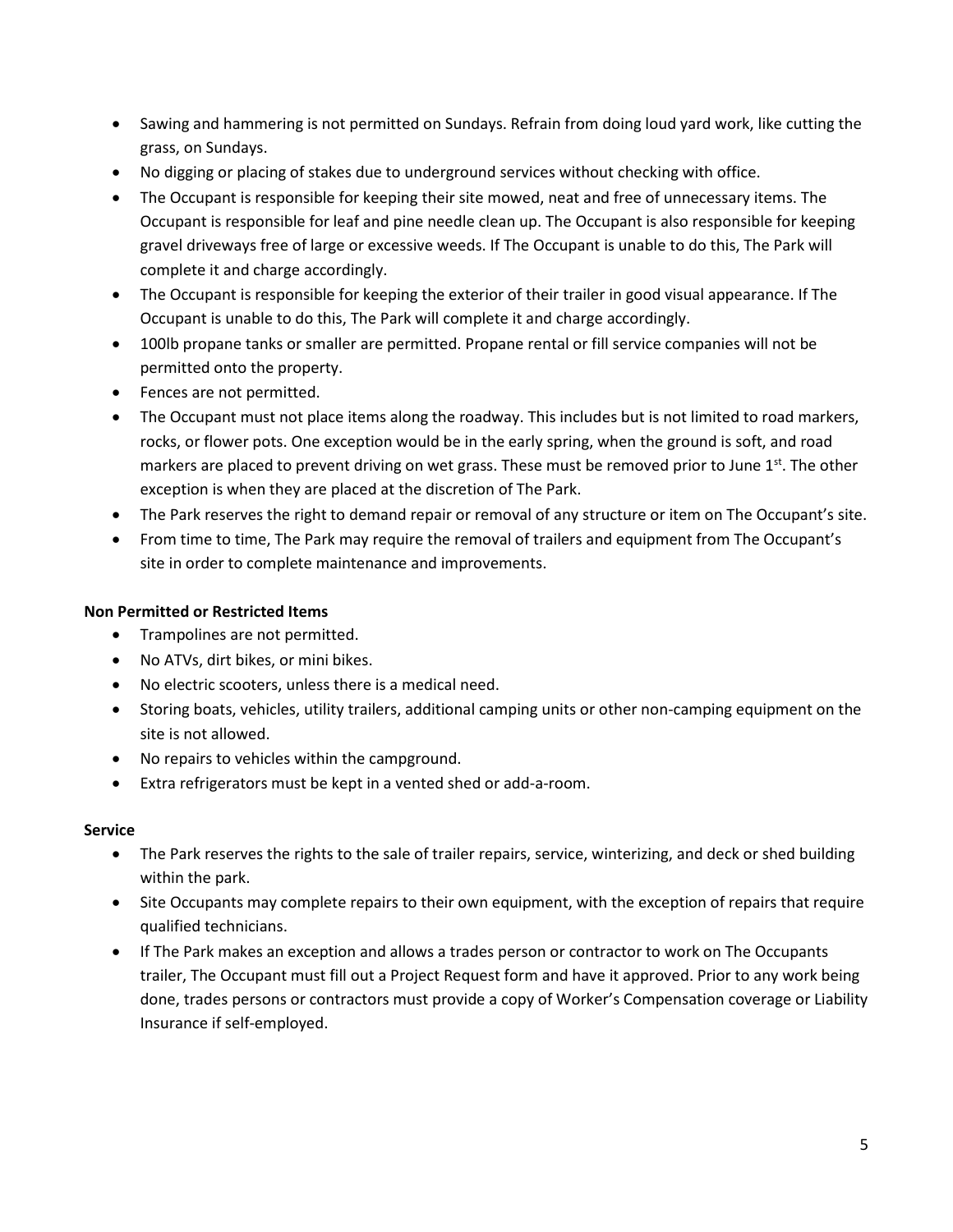### **Add-a-Rooms, Slideout Covers and Ridged Awnings**

- Add-a-rooms (hard wall), Slideout Covers, and ridged awnings (non-canvas, Hard Roofs) must be of a pre-manufactured and pre-engineered type.
- The Park reserves the rights to the sale of all Add-a-rooms, Slideout Covers and Ridged Awnings.
- Hard roofed gazebos are not permitted. Soft top gazebos must be 10' x 12' or smaller. Soft top gazebos must be in good visual condition.

### **Decks**

- Decks shall not exceed 10' in width by the length of the trailer, or the equivalent square footage at Country Gardens.
- The top surface of a deck must be built with a minimum of a 5/4" deck board.
- Any deck over 24" will require a permit.
- Any deck 24" or more at its highest point off the ground is required to have a railing attached.
- Railings must be a minimum of 36" high. The space between each railing must be 3  $\frac{1}{2}$ " or less. Railings must be installed vertically.
- Privacy walls must not exceed 6' in height. They are only allowed on the short side of the deck. Only one side may have a privacy wall.
- If the Occupant is building a deck themselves, they must fill out a Project Request form and have it approved prior to building a deck. The Occupant will have 14 days to complete the deck. It must be completed prior to Canada Day long weekend, or started after Labour Day long weekend.

# **Sheds**

- Sheds at Country Garden must not exceed 100 square ft, and must not be higher than 8' 6" at its peak. Sheds must be of steel, plastic, vinyl siding or natural wood. The exterior of the shed cannot be of exposed plywood, particle board, tarps, or untreated lumber.
- More than 2 sheds are not permitted at Country Garden. The total area of both sheds combined must not exceed 128 square feet.
- If the Occupant is building a shed themselves, they must fill out a Project Request form and have it approved prior to building a shed. The occupant will have 14 days to complete the shed. It must be completed prior to Canada Day long weekend, or started after Labour Day long weekend.

# **Campfires, Firewood and Trees**

- No chainsaws are permitted.
- Do not burn plastic, garbage or other material that causes nauseous odours or black smoke. The burning of whole skids, or tainted wood is not permitted. Liquid accelerants must not be used to start a fire.
- The Park sells firewood and is able to deliver to The Occupants site. If The Occupant chooses to bring firewood into the campground; They must never have more than 1 face cord on their site. A face cord is 4ft high, 8ft long, and an average of 16". They cannot sell firewood to others in the park. They cannot have firewood delivered from outside the campground. It must be pre-cut prior to coming into the campground. They must know the history of the wood and guarantee that it was not cut down due to infection, infestation or mold.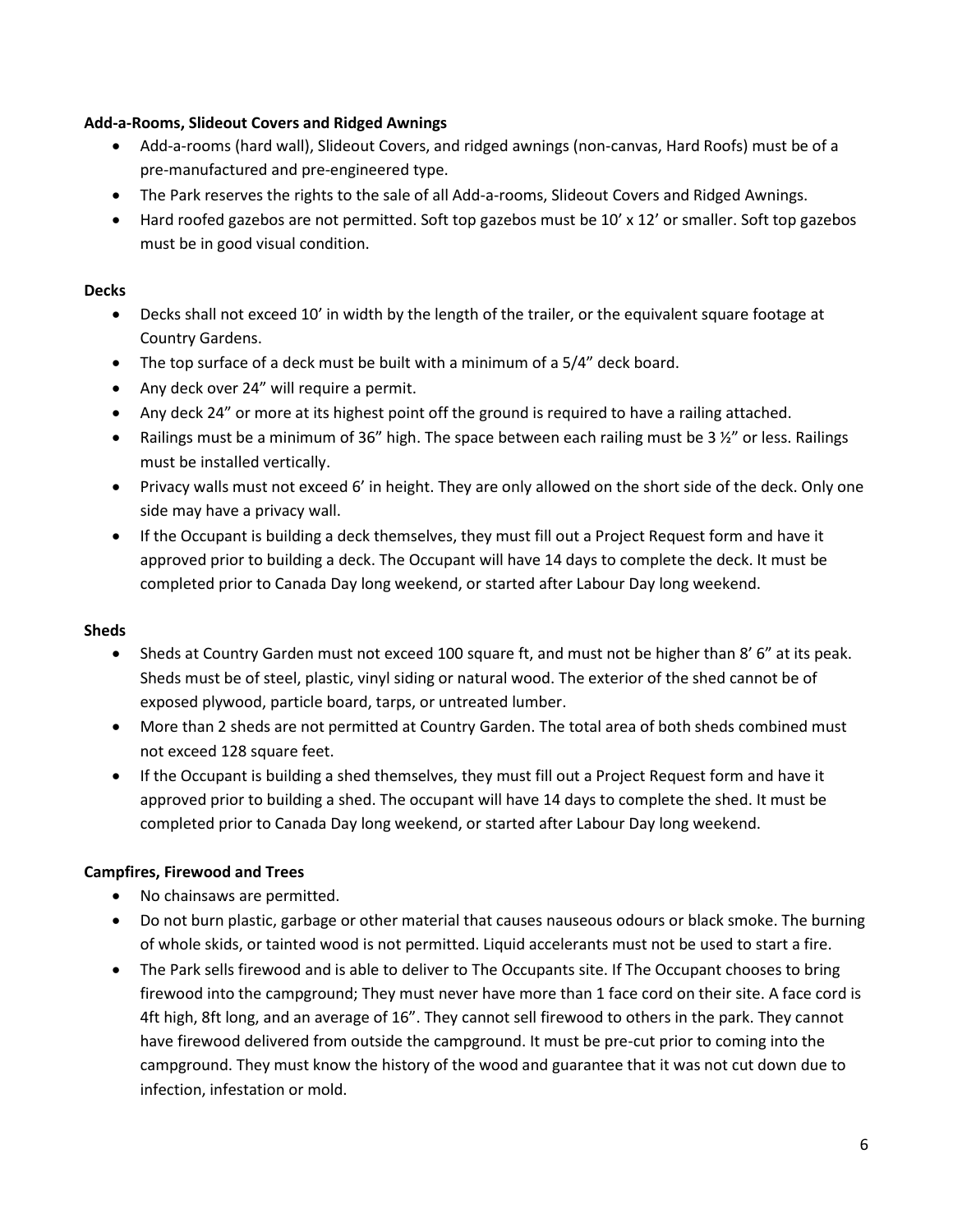- Firewood must be stacked neatly away from the road and must not be an eyesore. Do not stack firewood against trees.
- Fires must be moderate in size and never unattended. Thoroughly douse fires when unattended.
- In the event of a fire ban, The Occupant is expected to comply with the ban.
- The Occupant is not permitted to move their firepit without prior checking with The Park and their neighbour.
- If The Occupant thinks tree trimming is needed, they must approach The Park. The Park will determine if it is necessary. The Occupant is prohibited from the removal, damage or trimming of any live or dead trees without The Park's permission.
- Do not nail, chain, or tie anything around or on any live or dead trees. This includes, but is not limited to: decorations, lights, birdhouses, screws, or nails. There may be some exceptions, like temporary decorations for park events, that are taken down after the event, and are attached without puncturing or damaging the tree.
- If The Occupant would like to plant a tree or shrub themselves, they must fill out a Project Request Form prior to planting. Once planted, the tree becomes property of The Park and cannot be removed without The Park's permission.

# **Garbage & Waste**

- Dispose of all wastes properly. See the office for the location of the metal scrap pile, burn bin, and the pile for broken patio stones.
- Do not place refrigerators, plastic furniture, e-waste, paint, tires, couches, mattresses or other large items in or around the garbage bins. It is your responsibility to remove these items from the park. The bins are for household trailer garbage only. The Occupant can pay The Park to remove these items. Do not bring garbage from home or outside the park into the park.
- If The Occupant was found to dispose of garbage improperly, they will be charged a dumping fee that is 10 times more than the regular charge for removing an item.

# **Alcohol, Smoking and Vaping**

- According to provincial law, alcohol may only be consumed on The Occupant's site and in their trailer.
- Lawful consumption of alcohol, and the smoking or vaping of tobacco, cigarettes, or cannabis, is permitted on The Occupant's Site only and is prohibited in all common areas of the park.
- The Occupant is responsible to ensure that underage drinking and underage consumption of cannabis does not occur on their site.
- The Occupant shall not cultivate, produce or distribute cannabis anywhere on park lands, the site or in The Occupant's trailer.
- In the event that consumption or smoking on The Occupants site is the subject of valid nuisance complaints by other Occupants or their visitors, as determined solely by The Park Owner, then The Park Owner may further restrict such on site consumption or smoking as deemed by the Park Owner to be appropriate.
- Use of illegal drugs anywhere in the campground will result in eviction or possible termination of License of Occupation.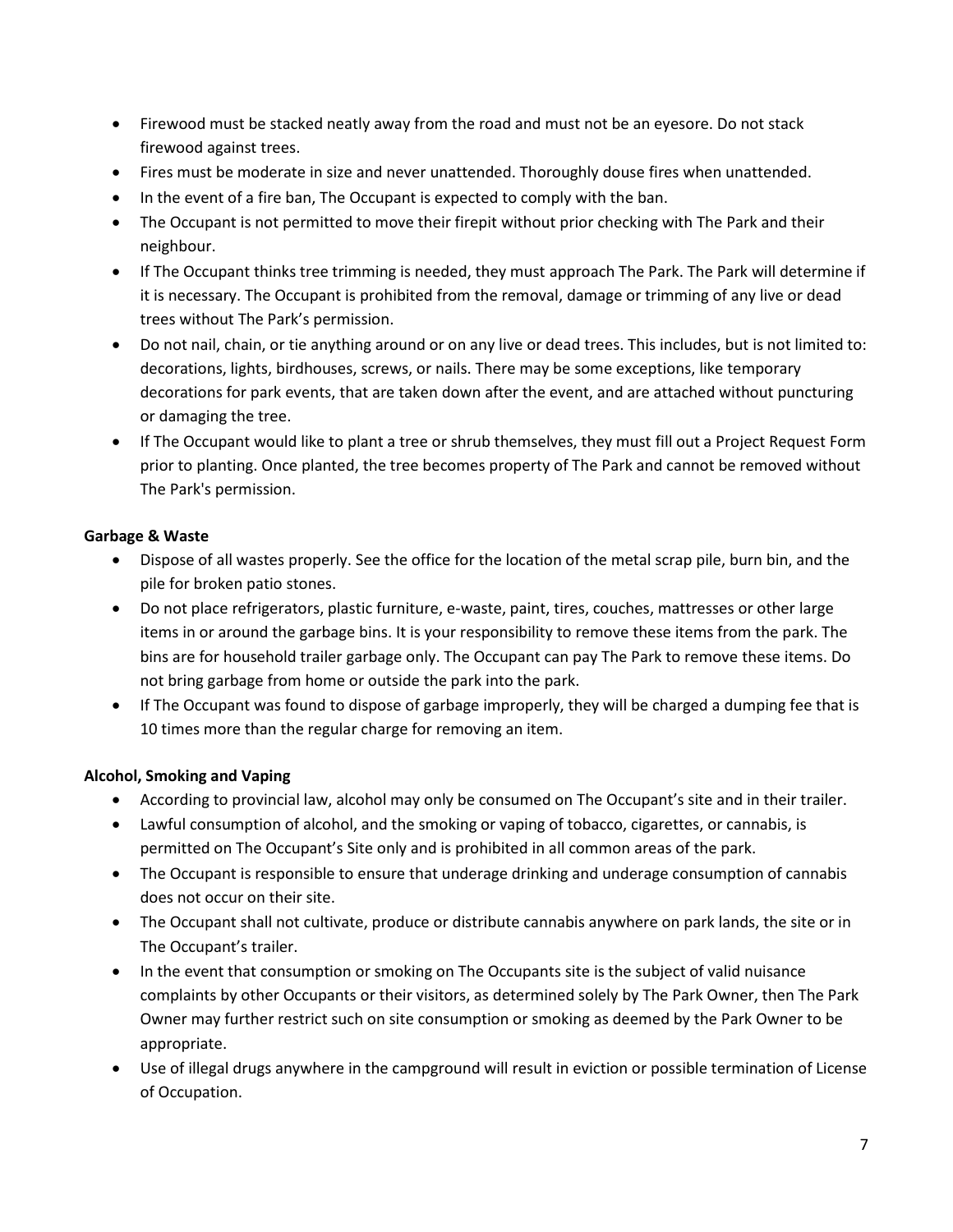# **Golf Carts**

- The same rules that apply for motor vehicles on our roads and highways do apply in our campground. Golf Carts can be a fun vehicle if driven properly and leisurely, but a hazard if driven carelessly.
- Solo drivers must have a valid G2 or G driver's license. Young drivers must produce proof of this if asked. Drivers with a beginner's license must be with a G license holder at all times.
- Adult campers without a license, but still able to safely drive a cart, may do so at The Park's discretion.
- No alcohol. No smoking or vaping. No driving while under the influence of alcohol, cannabis or drugs.
- Speeding, racing and cart overload is dangerous and not permitted. Cart max speed is 15Km/hr. The maximum number of riders will equal the number of seats.
- Screaming, hollering, abusive language and boisterous behaviour will not be tolerated. No radios or speakers are to be used on golf carts.
- Shortly after 11pm, golf carts must be back on The Occupant's site and stay there until 8am the next morning.
- Each cart must have front and rear lights if driven after dusk.
- Each cart must have The Occupant's site number, at least 3" tall on each side of the cart.
- Each cart must be properly insured with a copy of proof of liability insurance given to office.
- Only electric golf carts are allowed.

### **Schedule A**

• Schedule A Campers are Seasonal campers that purchased a new or used RV or Park Model through Country Gardens RV Park, Landings Campground, or Whistle Bare Campground. This includes used RVs and Park Models that a current Schedule A seasonal camper is selling through Country Gardens RV Park, Landings Campground or Whistle Bare Campground.

# **Schedule B**

• Schedule B Campers are Seasonal campers that did not purchase their RV through Country Gardens RV Park, Landings Campground, or Whistle Bare Campground. Schedule B Seasonal Campers are only guaranteed their site for one camping season. Winter storage fees will apply to units on these sites.

# **Trailer Sales**

- The Park reserves the rights to the sale of all RVs registered on their grounds.
- Schedule B Seasonal Campers are not allowed to sell their RV on site.
- Any trailers over twenty years old must be removed when site is vacated, with the exception of C.S.A. Standards Z-241 product, at the discretion of The Park. The Park reserves the right to not allow trailers under twenty years old to be resold on site.
- All trailer sales on the Park grounds shall be handled by The Park. A Trailer Sales Form must be completed by The Occupant. If a trailer sale is finalized without an initially filled and signed Trailer Sales Form, the buyer must vacate the site. A marketing fee must be paid to The Park by the seller. The Park will assist in selling trailers by showing them to potential customers, handling inquiries and responses to